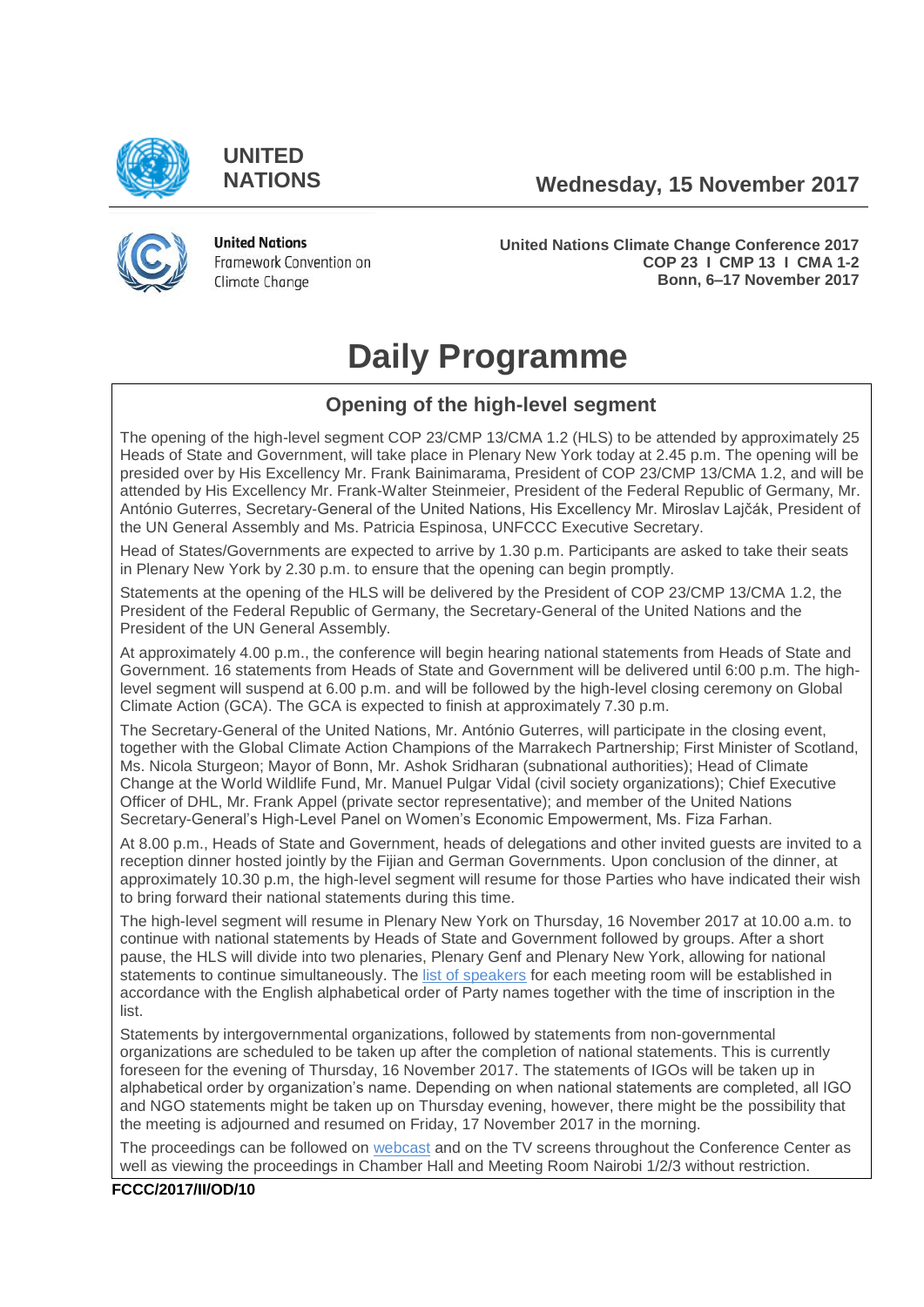Today at a glance

# **PLENARY MEETINGS**

| <b>SBI - Closing plenary meeting (Part II)</b>   | 11.00-12.00            | <b>Plenary Genf</b>        |
|--------------------------------------------------|------------------------|----------------------------|
|                                                  | upon completion of the |                            |
| <b>SBSTA - Closing plenary meeting (Part II)</b> | SBI closing plenary    | <b>Plenary Genf</b>        |
| APA - 11 <sup>th</sup> plenary meeting           | 11.00-13.00            | <b>Plenary New</b><br>York |
| <b>Joint COP/CMP/CMA-Meeting</b>                 | 15.00 - 18.00          | <b>Plenary New</b><br>York |
| <b>Joint COP/CMP/CMA-Meeting</b>                 | 22.30 - 23.30          | <b>Plenary New</b><br>York |

# **MEETINGS OF THE CONVENTION AND PROTOCOL BODIES**

| <b>Conference of the Parties (COP)</b>                                                          |
|-------------------------------------------------------------------------------------------------|
| Conference of the Parties serving as the meeting of the Parties to the Kyoto Protocol (CMP)     |
| Conference of the Parties serving as the meeting of the Parties to the Paris Agreement<br>(CMA) |
| <b>Subsidiary Body for Implementation (SBI)</b>                                                 |
| <b>Subsidiary Body for Scientific and Technological Advice (SBSTA)</b>                          |
| <b>Subsidiary Bodies (SB)</b>                                                                   |
| Ad Hoc Working Group on the Paris Agreement (APA)                                               |

| <b>OPEN MEETINGS</b>               | <b>CLOSED MEETINGS</b>                                                |
|------------------------------------|-----------------------------------------------------------------------|
| <b>Special meetings and events</b> | <b>Groups other than the Convention and Protocol</b><br><b>Bodies</b> |
| <b>UNFCCC and related events</b>   | <b>Observer organizations</b>                                         |

# **[STATUS REPORTS ON CONSIDERATION OF AGENDA ITEMS](http://unfccc.int/meetings/bonn_nov_2017/in-session/items/10482.php)**

Please note that demands of the negotiation process might necessitate changes to this meetings schedule. For real-time information on all meetings, please consult the [live meetings schedule](https://grandreserva.unfccc.int/grandreserva/public/schedule?time=2017%2F11%2F15&conference_id=70&meeting_type=&body=&webcast=0) on CCTV and the [COP 23 conference calendar.](https://cop23.unfccc.int/calendar)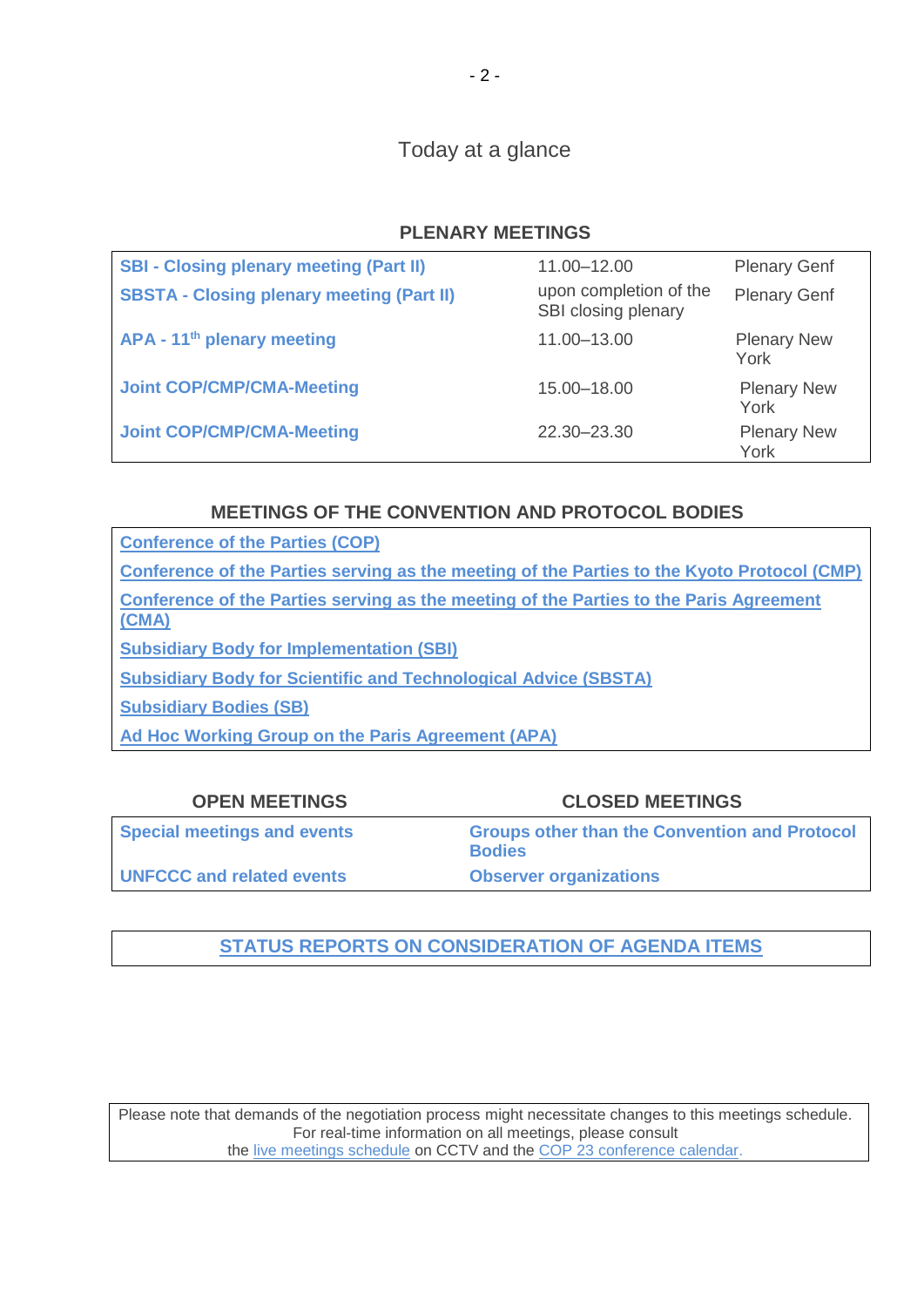# **PLENARY MEETINGS**

(Open to all participants)

<span id="page-2-0"></span>Subsidiary Body for Implementation (SBI)

**11.00**–**12.00 <sup>5</sup>**



**Plenary Genf**

1. Organizational matters *[Agenda item 2]*

Election of officers other than the Chair *[Agenda item 2(f)]*

- 2. Matters relating to the least developed countries *[Agenda item 10]*
- 3. National adaptation plans *[Agenda item 11]*
- 4. Report of the Adaptation Committee *[Agenda item 12]*
- 5. Report of the Executive Committee of the Warsaw International Mechanism for Loss and Damage associated with Climate Change Impacts *[Agenda item 13]*
- 6. Development and transfer of technologies *[Agenda item 14]*

Joint annual report of the Technology Executive Committee and the Climate Technology Centre and Network *[Agenda item 14(a)]*

7. Matters relating to climate finance *[Agenda item 15]*

Review of the functions of the Standing Committee on Finance *[Agenda item 15(a)]*

8. Impact of the implementation of response measures *[Agenda item 17]*

Improved forum and work programme *[Agenda item 17(a)]* 

Modalities, work programme and functions under the Paris Agreement of the forum on the impact of the implementation of response measures *[Agenda item 17(b)]*

Matters relating to Article 3, paragraph 14, of the Kyoto Protocol *[Agenda item 17(c)]*

Progress on the implementation of decision 1/CP.10 *[Agenda item 17(d)]*

9. Administrative, financial and institutional matters *[Agenda item 21]*

Budget performance for the biennium 2016–2017 *[Agenda item 21(a)]*

Audit report and financial statements for 2016 *[Agenda item 21(b)]*

Programme budget for the biennium 2018-2019 *[Agenda item 21(c)]*

Other budgetary financial matters *[Agenda item 21(d)]*

10. Closure of and report on the session *[Agenda item 23]*

Click [here](http://unfccc.int/meetings/bonn_nov_2017/session/10379/php/view/documents.php#c) for the full SBI agenda, all corresponding documents, and information on organizational matters relating to the SBI.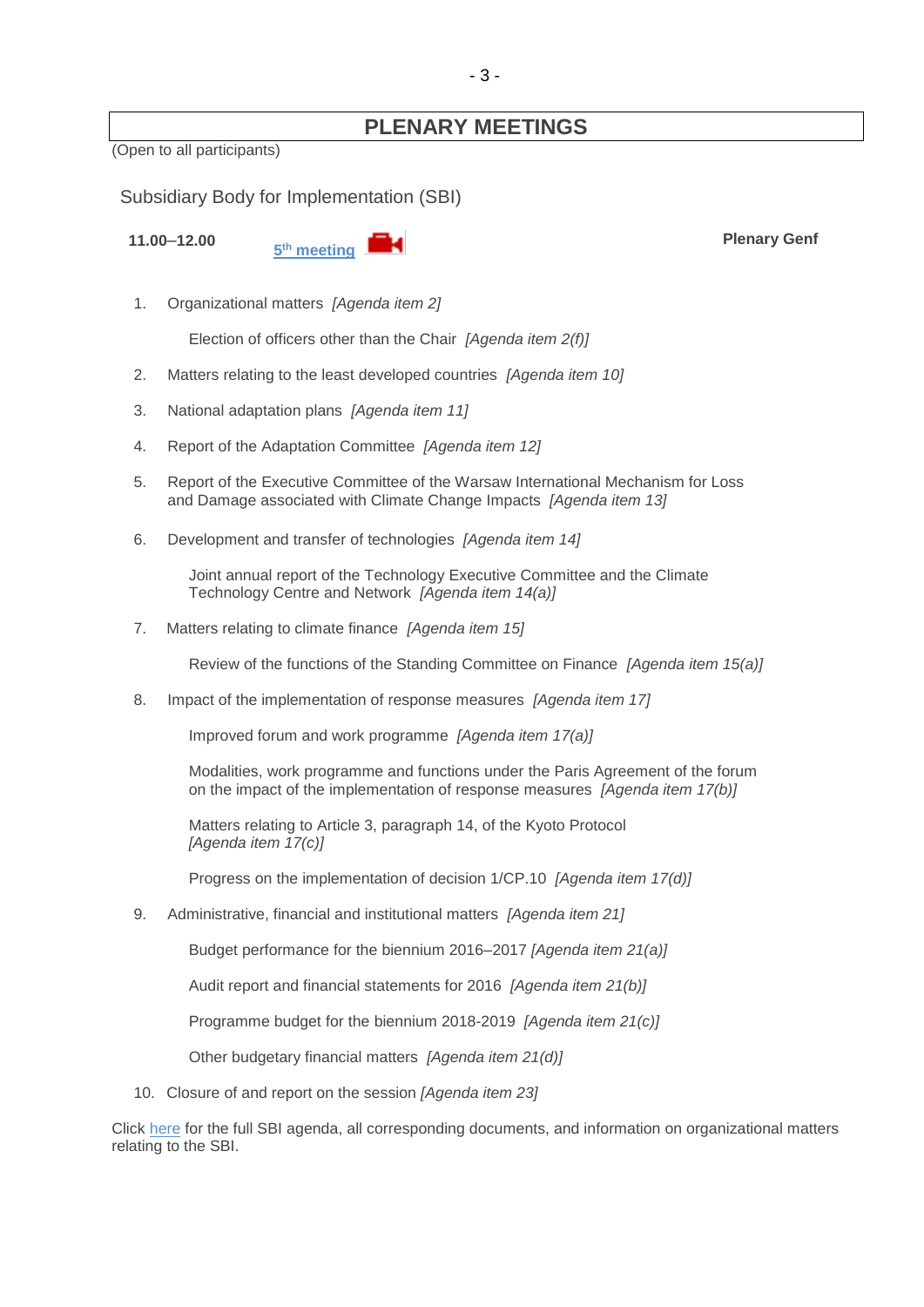<span id="page-3-0"></span>Subsidiary Body for Scientific and Technological Advice (SBSTA)

**To start upon completion of the SBI closing plenary 5 th [meeting](http://unfccc.cloud.streamworld.de/ondemand)**  **Plenary Genf**

1. Organizational matters *[Agenda item 2]*

Election of officers other than the Chair *[Agenda item 2 (c)]*

- 2. Nairobi work programme on impacts, vulnerability and adaptation to climate change *[Agenda item 3]*
- 3. Report of the Adaptation Committee *[Agenda item 4]*
- 4. Report of the Executive Committee of the Warsaw International Mechanism for Loss and Damage associated with Climate Change Impacts *[Agenda item 5]*
- 5. Development and transfer of technologies *[Agenda item 6]*

Joint annual report of the Technology Executive Committee and the Climate Technology Centre and Network *[Agenda item 6 (a)]*

6. Impact of the implementation of response measures *[Agenda item 9]*

Improved forum and work programme *[Agenda item 9 (a)]*

Modalities, work programme and functions under the Paris Agreement of the forum on the impact of the implementation of response measures *[Agenda item 9 (b)]*

Matters relating to Article 2, paragraph 3, of the Kyoto Protocol *[Agenda item 9 (c)]*

7. Matters relating to Article 6 of the Paris Agreement *[Agenda item 11]*

Guidance on cooperative approaches referred to in Article 6, paragraph 2, of the Paris Agreement *[Agenda item 11 (a)]*

Rules, modalities and procedures for the mechanism established by Article 6, paragraph 4, of the Paris Agreement *[Agenda item 11 (b)]*

Work programme under the framework for non-market approaches referred to in Article 6, paragraph 8, of the Paris Agreement *[Agenda item 11 (c)]*

- 8. Local communities and indigenous people platform *[Agenda item 13]*
- 9. Closure of and report on the session *[Agenda item 16]*

Click [here](http://unfccc.int/meetings/bonn_nov_2017/session/10380/php/view/documents.php#c) for the full SBSTA agenda, all corresponding documents, and information on organizational matters relating to the SBSTA.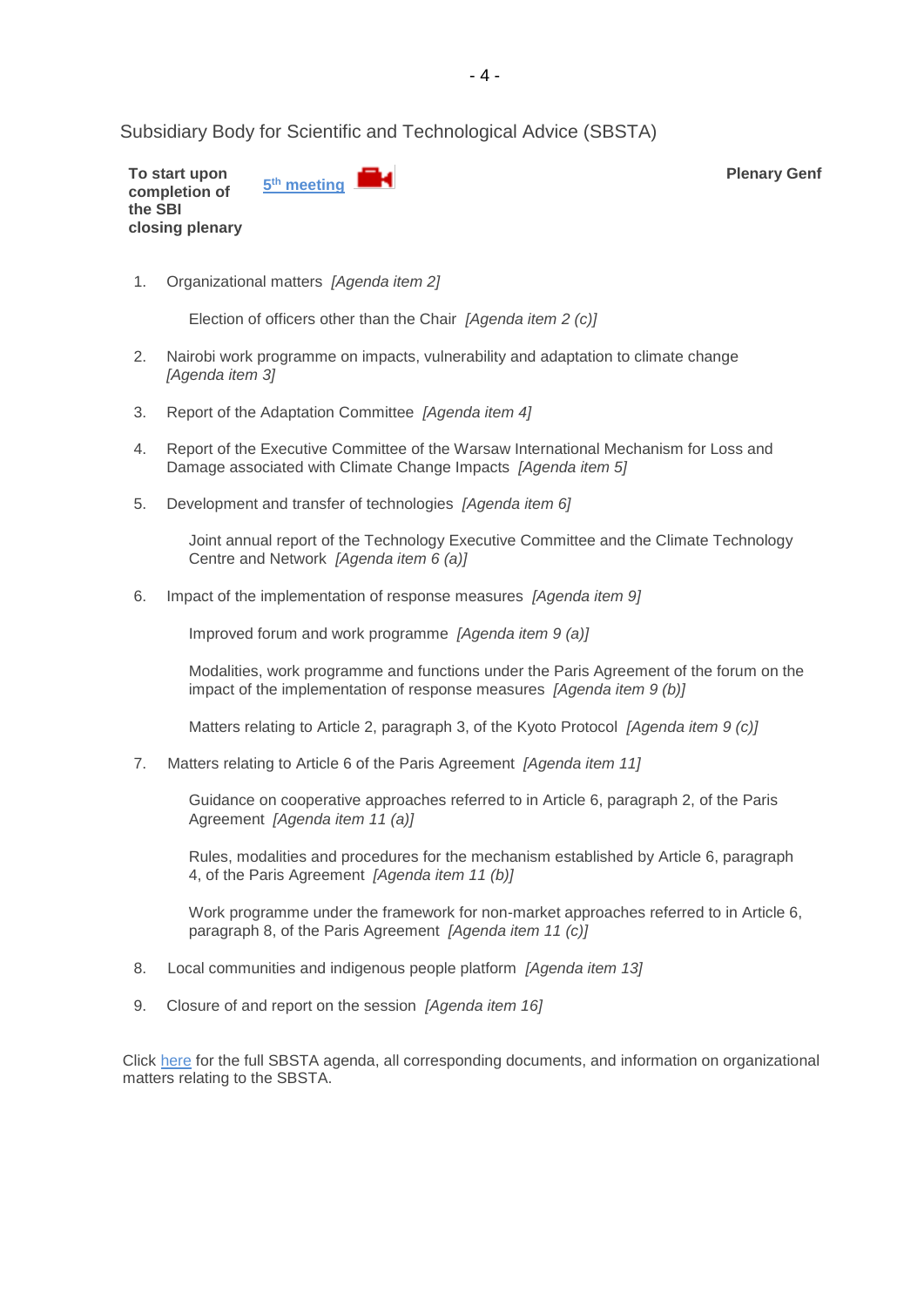<span id="page-4-0"></span>Ad Hoc Working Group on the Paris Agreement (APA)

**11.00**–**13.00 <sup>11</sup>th [meeting of the APA](https://unfccc.cloud.streamworld.de/live) Plenary New York**

- 1. Opening of the session *[Agenda item 1]*
- 2. Organizational matters *[Agenda item 2]*

Election of officers *[Agenda item 2(a)]*

Adoption of the agenda *[Agenda item 2(b)]*

Organization of the work of the session *[Agenda item 2(c)]*

*3.* Further guidance in relation to the mitigation section of decision 1/CP.21 *[Agenda item 3]*

Features of nationally determined contributions, as specified in paragraph 26 *[Agenda item 3(a)]*

Information to facilitate clarity, transparency and understanding of nationally determined contributions, as specified in paragraph 28 *[Agenda item 3(b)]*

Accounting for Parties' nationally determined contributions, as specified in paragraph 31 *[Agenda item 3(c)]*

- 4. Further guidance in relation to the adaptation communication, including, inter alia, as a component of nationally determined contributions, referred to in Article 7, paragraphs 10 and 11, of the Paris Agreement *[Agenda item 4]*
- 5. Modalities, procedures and guidelines for the transparency framework for action and support referred to in Article 13 of the Paris Agreement *[Agenda item 5]*
- 6. Matters relating to the global stocktake referred to in Article 14 of the Paris Agreement *[Agenda item 6]*

Identification of the sources of input for the global stocktake *[Agenda item 6(a)]*

Development of the modalities of the global stocktake *[Agenda item 6(b)]*

- 7. Modalities and procedures for the effective operation of the committee to facilitate implementation and promote compliance referred to in Article 15, paragraph 2 of the Paris Agreement *[Agenda item 7]*
- 8. Further matters related to implementation of the Paris Agreement *[Agenda item 8]*

Preparing for the convening of the first session of the Conference of the Parties serving as the meeting of the Parties to the Paris Agreement *[Agenda item 8(a)]*

Taking stock of progress made by the subsidiary and constituted bodies in relation to their mandated work under the Paris Agreement and section III of decision 1/CP.21, in order to promote and facilitate coordination and coherence in the implementation of the work programme, and, if appropriate, take action, which may include recommendations *[Agenda item 8(b)]*

9. Other matters *[Agenda item 9]*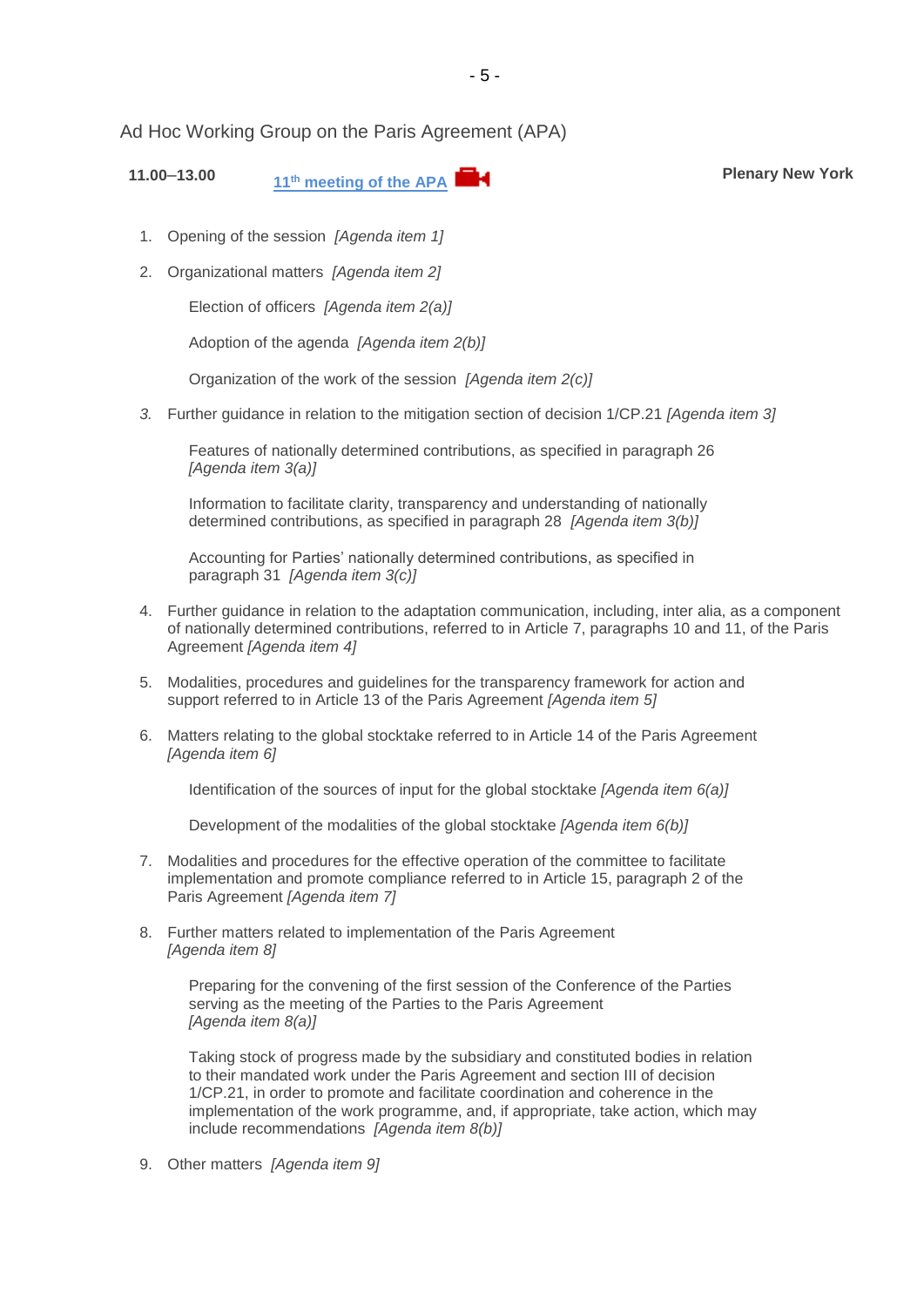Click [here](http://unfccc.int/meetings/bonn_nov_2017/session/10381/php/view/agenda.php#c) for the full APA agenda, all corresponding documents, and information on organizational matters relating to the APA.

<span id="page-5-0"></span>Joint plenary meeting of the Conference of the Parties (COP), the Conference of the Parties serving as the meeting of the Parties to the Kyoto Protocol (CMP), and the Conference of the Parties serving as the meeting of the Parties to the Paris Agreement (CMA)

- **15.00**–**18.00 4 th [meeting of the COP and 4](http://unfccc.cloud.streamworld.de/) th meeting of the CMP <sup>10</sup>th meeting of the CMA \* Plenary New York**
- 1. Joint High-level Segment *[COP agenda item 19 and CMP agenda item 14 and CMA agenda item 4]*

Click [here](https://cop23.unfccc.int/cop23/high-level-segment) for the list of speakers for the high-level segment and the full [COP/](http://unfccc.int/meetings/bonn_nov_2017/session/10376/php/view/documents.php#c)[CMP](http://unfccc.int/meetings/bonn_nov_2017/session/10377/php/view/documents.php#c)[/CMA](http://unfccc.int/meetings/bonn_nov_2017/session/10378/php/view/documents.php#c) agenda.

Joint plenary meeting of the Conference of the Parties (COP), the Conference of the Parties serving as the meeting of the Parties to the Kyoto Protocol (CMP), and the Conference of the Parties serving as the meeting of the Parties to the Paris Agreement (CMA)

- **22.30**–**23.30 5 th [meeting of the COP and 5](http://unfccc.cloud.streamworld.de/)th meeting of the CMP <sup>11</sup>th meeting of the CMA \* Plenary New York**
	- 1. Joint High-level Segment *[COP agenda item 19 and CMP agenda item 14 and CMA agenda item 4]*

Click [here](https://cop23.unfccc.int/cop23/high-level-segment) for the list of speakers for the high-level segment and the full [COP/](http://unfccc.int/meetings/bonn_nov_2017/session/10376/php/view/documents.php#c)[CMP](http://unfccc.int/meetings/bonn_nov_2017/session/10377/php/view/documents.php#c)[/CMA](http://unfccc.int/meetings/bonn_nov_2017/session/10378/php/view/documents.php#c) agenda.

### **REMINDER – Submission of Credentials**

Parties are reminded that the credentials of representatives of Parties, as well as the names of alternate representatives and advisers, shall be submitted to the secretariat no later than 24 hours after the opening of COP 23/CMP 12/CMA 1.2.

Please note that credentials not submitted by midnight, Wednesday, 15 November may not be included in the Report on Credentials to be submitted to the closing plenary of the COP and CMP and CMA.

Parties are asked to submit their duly signed original credentials, as soon as possible. Credentials must be submitted only at the Information Desk in Bula Zone 1 of the conference venue. No other office or authority of the secretariat or the host country has been designated to receive credentials.

The list of Parties that have submitted credentials are updated daily and posted on the official site of the secretariat at [http://unfccc.int/2860.php.](http://unfccc.int/2860.php)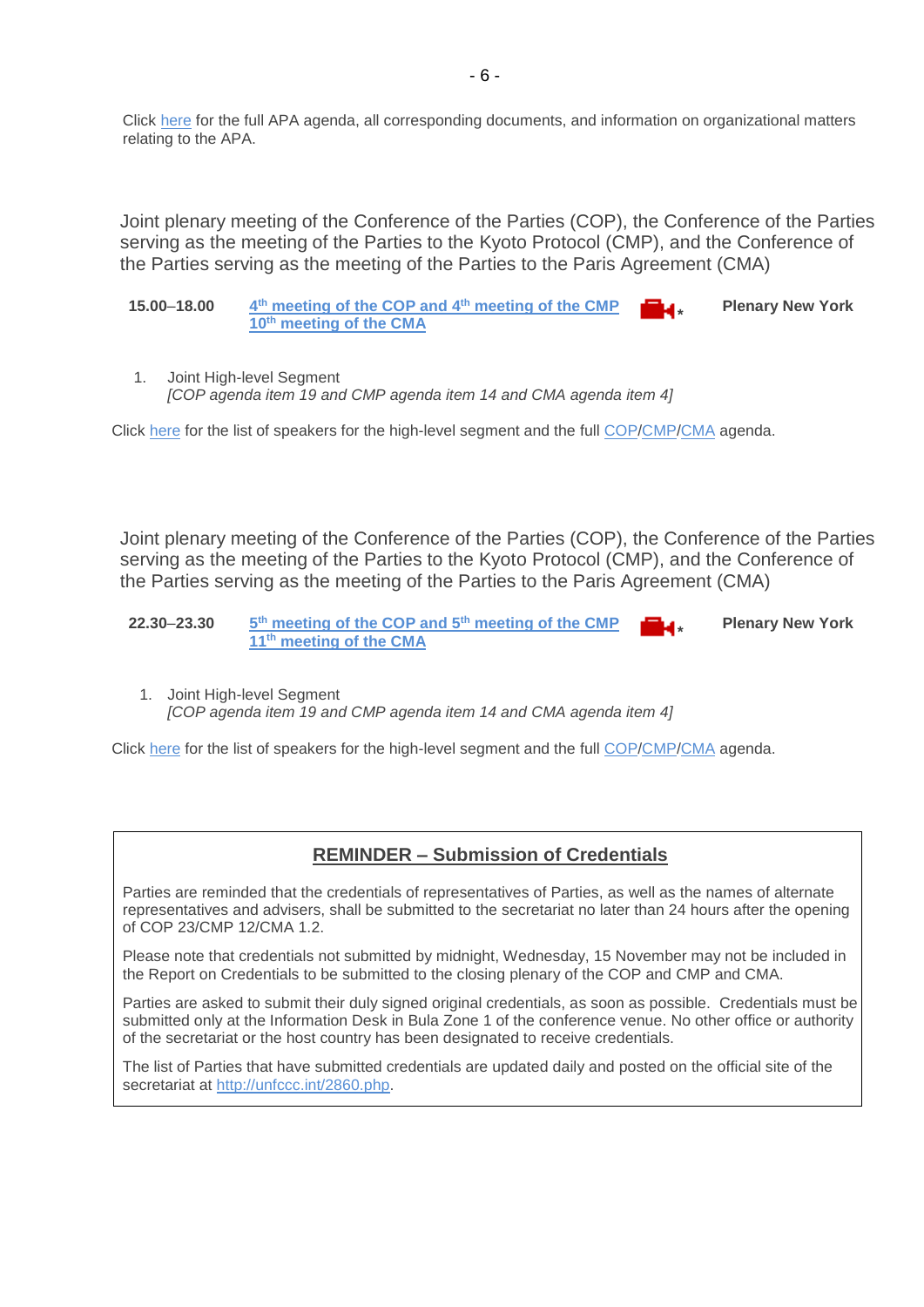# **[MEETINGS OF THE CONVENTION AND PROTOCOL BODIES](https://grandreserva.unfccc.int/grandreserva/public/schedule?time=2017%2F11%2F15&conference_id=70&meeting_type=&body=3%2C4%2C5%2C6%2C7%2C8%2C9%2C10&webcast=0)**

[Conference of the Parties \(COP\)](https://grandreserva.unfccc.int/grandreserva/public/schedule?time=2017%2F11%2F15&conference_id=70&meeting_type=&body=4&webcast=0)

[Conference of the Parties serving as the meeting of the Parties to the Kyoto](https://grandreserva.unfccc.int/grandreserva/public/schedule?time=2017%2F11%2F15&conference_id=70&meeting_type=&body=3&webcast=0)  [Protocol \(CMP\)](https://grandreserva.unfccc.int/grandreserva/public/schedule?time=2017%2F11%2F15&conference_id=70&meeting_type=&body=3&webcast=0)

[Conference of the Parties serving as the meeting of the Parties to the Paris](https://grandreserva.unfccc.int/grandreserva/public/schedule?time=2017%2F11%2F15&conference_id=70&meeting_type=&body=10&webcast=0)  [Agreement \(CMA\)](https://grandreserva.unfccc.int/grandreserva/public/schedule?time=2017%2F11%2F15&conference_id=70&meeting_type=&body=10&webcast=0)

[Subsidiary Body for Implementation \(SBI\)](https://grandreserva.unfccc.int/grandreserva/public/schedule?time=2017%2F11%2F15&conference_id=70&meeting_type=&body=5&webcast=0)

[Subsidiary Body for Scientific and Technological Advice \(SBSTA\)](https://grandreserva.unfccc.int/grandreserva/public/schedule?time=2017%2F11%2F15&conference_id=70&meeting_type=&body=6&webcast=0)

[Subsidiary Bodies \(SB\)](https://grandreserva.unfccc.int/grandreserva/public/schedule?time=2017%2F11%2F15&conference_id=70&meeting_type=&body=7&webcast=0)

[Ad Hoc Working Group on the Paris Agreement \(APA\)](https://grandreserva.unfccc.int/grandreserva/public/schedule?time=2017%2F11%2F15&conference_id=70&meeting_type=&body=9&webcast=0)

# **OPEN MEETINGS**

<span id="page-6-0"></span>Special meetings and events

<span id="page-6-1"></span>

| Time               | <b>Title/Theme</b>                                                                                                                                                                                                                                                                                                                                                                                                                                                                                                                                                                                                                                                                                                                                                                                                   | Venue    |
|--------------------|----------------------------------------------------------------------------------------------------------------------------------------------------------------------------------------------------------------------------------------------------------------------------------------------------------------------------------------------------------------------------------------------------------------------------------------------------------------------------------------------------------------------------------------------------------------------------------------------------------------------------------------------------------------------------------------------------------------------------------------------------------------------------------------------------------------------|----------|
|                    | <b>High-level Closing of Global Climate Action</b>                                                                                                                                                                                                                                                                                                                                                                                                                                                                                                                                                                                                                                                                                                                                                                   |          |
|                    | The high-level closing event of Global Climate Action will bring to a close the<br>high-level event by highlighting the previous 5 days of activities focussed on<br>climate action and pre-2020 ambition.<br>At the event, the Yearbook of Global Climate Action 2017 by the Climate<br>Champions will be presented, providing an annual overview of action in the<br>seven thematic areas, the achievements made under the Marrakech<br>Partnership, and highlights progress in the run-up to the Talanoa Dialogue.<br>The Yearbook will be available online after the launch here.<br>This event will include the António Guterres, UN Secretary-General;<br>Patricia Espinosa, Executive Secretary, UNFCCC; Inia Seruiratu, Climate<br>Champion & Fijian Minister for Agriculture and the Minister for Rural and | Plenary  |
| $18.00 -$<br>19.15 | Maritime Development and National Disaster Management and Salaheddine<br>Mezouar, Minister of Foreign Affairs and Cooperation of the Kingdom of<br>Morocco and President of COP 22, as well as a moderated panel discussion<br>including:                                                                                                                                                                                                                                                                                                                                                                                                                                                                                                                                                                            | New York |
|                    | Ashok-Alexander Sridharan, Mayor of Bonn<br>$\bullet$<br>Fiza Farhan, Women's Economic Empowerment (WEE)<br>$\bullet$<br>Nicola Sturgeon, First Minister, Scotland<br>$\bullet$<br>Manuel Pulgar-Vidal, Head of Climate Change, WWF<br>$\bullet$<br>Frank Appel, CEO, DPDHL<br>$\bullet$<br>Frank Bainimarama, COP President & Prime Minister Fiji<br>$\bullet$<br>Jill Peeters, Weather Forecaster and moderator<br>$\bullet$                                                                                                                                                                                                                                                                                                                                                                                       |          |
|                    | For further information, please click here.                                                                                                                                                                                                                                                                                                                                                                                                                                                                                                                                                                                                                                                                                                                                                                          |          |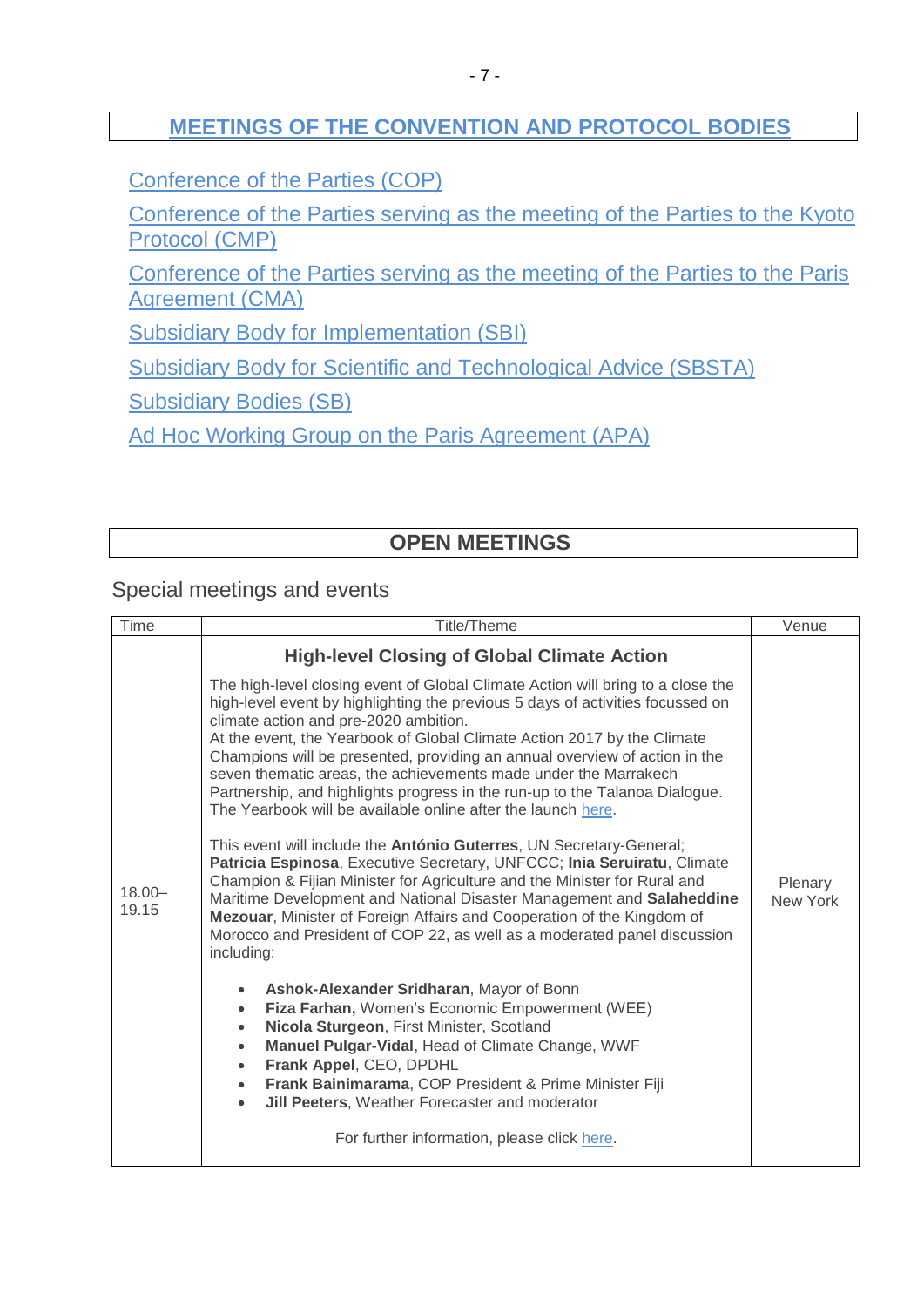# UNFCCC and related events

- 13.15–14.45 **UNFCCC** (Contact: [Ms. Fleur Newman\)](mailto:fnewman@unfccc.int): SEforALL / UNFCCC: Leaving no one behind. Designing & delivering diversified energy services energy (Bonn Zone) Meeting room 12
- 13.15–14.45 **UNFCCC** (Contact: [Mr. Vintura Silva\)](mailto:vsilva@unfccc.int): Promoting ambitious climate action through circular economy strategies Meeting room 4 (Bonn Zone)

Click [here](https://seors.unfccc.int/seors/reports/events_list.html?session_id=COP23) for further information on today's UNFCC and related side events.

### **COP Presidency Event**

**UN Coherence: Low-emission and climate resilient development at national level** 

10.00–11.30

Bonn Zone, Meeting room 8

For further information, please click [here.](https://cop23.unfccc.int/sites/default/files/resource/CNPresidencyEventUNcoherence_0.pdf)

# **CLOSED MEETINGS**

# <span id="page-7-0"></span>**Groups other than the Convention and Protocol bodies**

A full schedule of daily meetings of groups other than the Convention and Protocol bodies was published on the Daily Programme for day 1 of the conference (available [here\)](http://unfccc.int/resource/docs/2017/cop23/OD/od01.pdf). Participants are kindly requested to retain their copies of that document and to consult the CCTV monitors for changes or updates.

14.00–15.00 Delegation of India on behalf of LMDCs AHH Upper

Conference room (Bula Zone 2)

# **Meetings of observer organizations**

A full schedule of daily meetings of observer organizations was published on the Daily Programme for day 1 of the conference (available [here\)](http://unfccc.int/resource/docs/2017/cop23/OD/od01.pdf). Participants are kindly requested to retain their copies of this document, and to consult the CCTV monitors for changes or updates.

<span id="page-7-1"></span>09.00–10.00 Youth non-governmental organizations (YOUNGOs) Meeting room 10

(Bonn Zone)

# **ANNOUNCEMENTS**

### **COP23 Government of Fiji Gift**

The Government of Fiji invites all Heads of Party and Observer State delegations to retrieve their COP 23 gift at the Information Desk in Bula Zone 2. One gift is available for each Head of these delegations.

### **POLITICO Pro Morning Energy Newsletter**

Please click [here](https://www.politico.eu/article/morning-ee-cop23-wednesday) to get access to the Pro Morning Energy newsletter, which offers free POLITICO Pro service to participants during the UN Climate Change Conference.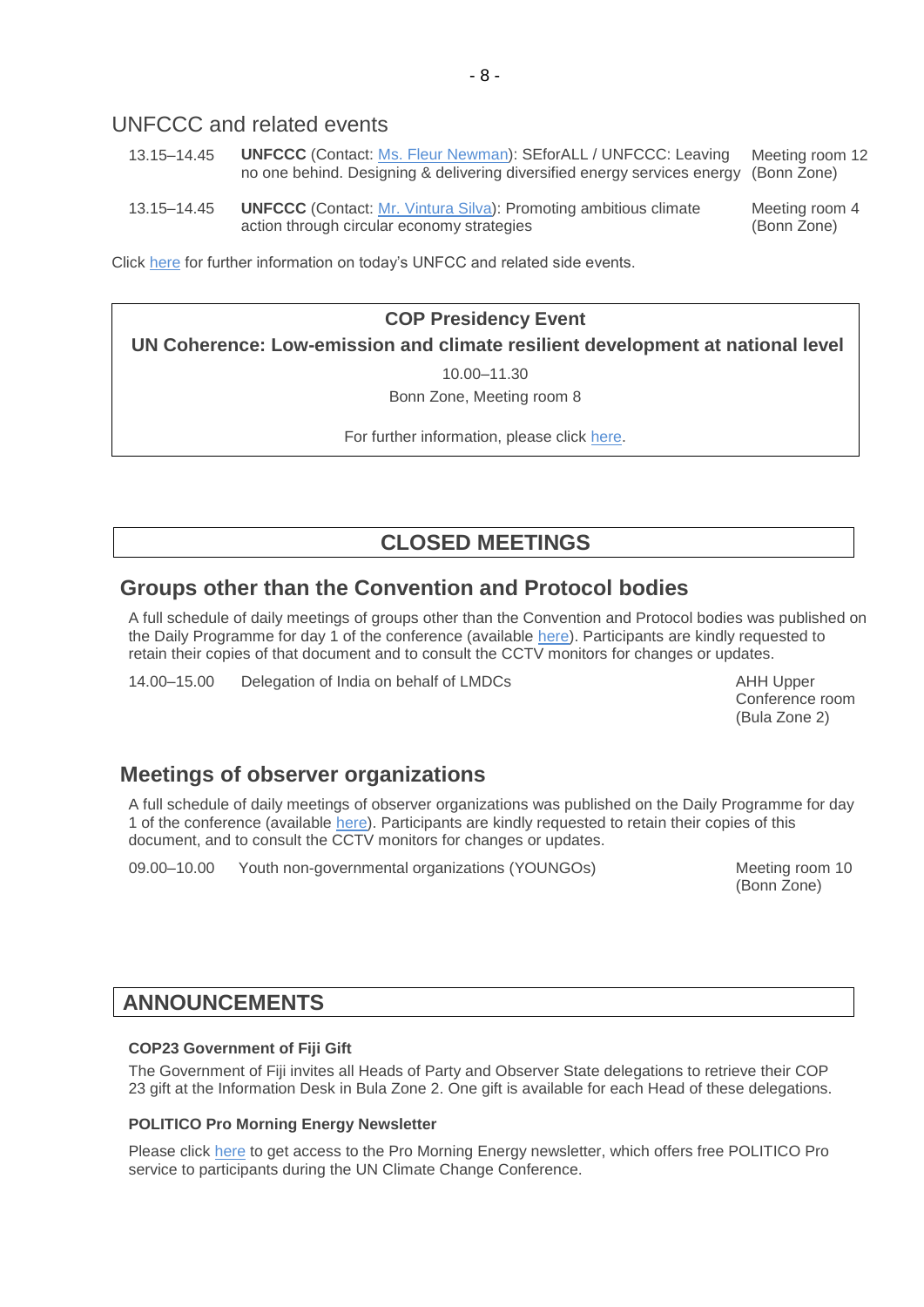#### **Join a COP 23 on-site sustainability tour!**

Join an on-site sustainability tour at the Bonn Zone guided by a COP 23 volunteer and learn about selected sustainability aspects of the conference. Meeting point for the walking tours is at the Bonn Zone Information Desk at 11.00 each day (except Friday, 17 November, when there will be no tour).

This is not a media tour hence the information shared by the guide must not be quoted. Comprehensive information on the sustainability of COP 23 is available [here.](https://cop23.unfccc.int/cop-23/sustainable-conference)

#### **Drinking water and free distribution of reusable bottles**

Water dispensers available throughout the conference venue may be used with reusable bottles that will be distributed to all registered participants free of charge at the Information Desks at the Bula and Bonn Zones.

#### **Exhibition "Beethoven and Nature"**

On the occasion of COP 23, the Beethoven Museum Bonn presents the special exhibition "In the open air - Beethoven and Nature". The exhibition focuses on an essential aspect of the composer's life - Beethoven's relation to nature - and explores the role of nature in the life and work of the Bonn-born composer.

Please click [here](https://www.beethoven-haus-bonn.de/page/Visit#temporary_exhibitions) for further information on the exhibition and the Beethoven Museum Bonn.

#### **Richard Kinley Gallery – archival exhibition "The UNFCCC story"**

The archival exhibition "The UNFCCC Story" in the Richard Kinley Gallery (Bula Zone 2 – AH Entrance H-107) presents the history of intergovernmental climate change negotiations and the role of the UN Climate Change secretariat through original documents, artefacts, rare photographs and video. The exhibition is open to all COP 23 participants with Bula Zone badges.

Curator [Jessica Bushey](mailto:jbushey@unfccc.int) will be providing daily tours of the exhibition from November 6 to November 17, during open hours 10.00–18.00.

For further information, please check [/KinleyGallery](https://www.instagram.com/KinleyGallery/) on Instagram and [#KinleyGallery](https://twitter.com/hashtag/KinleyGallery?src=hash) on Twitter.

#### **Service quality survey on the COP 23 meetings**

In an ongoing effort to improve UN conference organization, the Division of Conference Management (DCM) of the United Nations Office at Geneva has prepared a survey for our meeting. All conference participants are invited to take the survey concerning the quality of conference services provided at COP 23 via [this link.](http://conf.unog.ch/dcmsurvey)

The secretariat encourages all delegates and attendees to participate in the survey as it will only take approximately 5 minutes. Your feedback on the quality of conference servicing at this meeting is important to DCM in their efforts to provide more efficient and effective meetings services

#### **Free childcare offered by the City of Bonn for children of COP 23 delegates and UNFCCC staff**

The children of the delegates and UNFCCC staff who come to participate in and support COP 23 are invited to visit the municipal children's and youth club "Quasi", located opposite the Bonn Zone entrance at Rheinaue Park.

Children and youngsters aged 6 through 14 are welcomed the club on weekdays any time between 9.00 to 16.30, where childcare specialists (German-speaking) offer lots of leisure activities and will be happy to look after them. The children and youngsters can also buy a snack around lunchtime for a small fee.

Please note that the number of slots is limited. As long as slots are available, children may also be registered for a visit on the same day.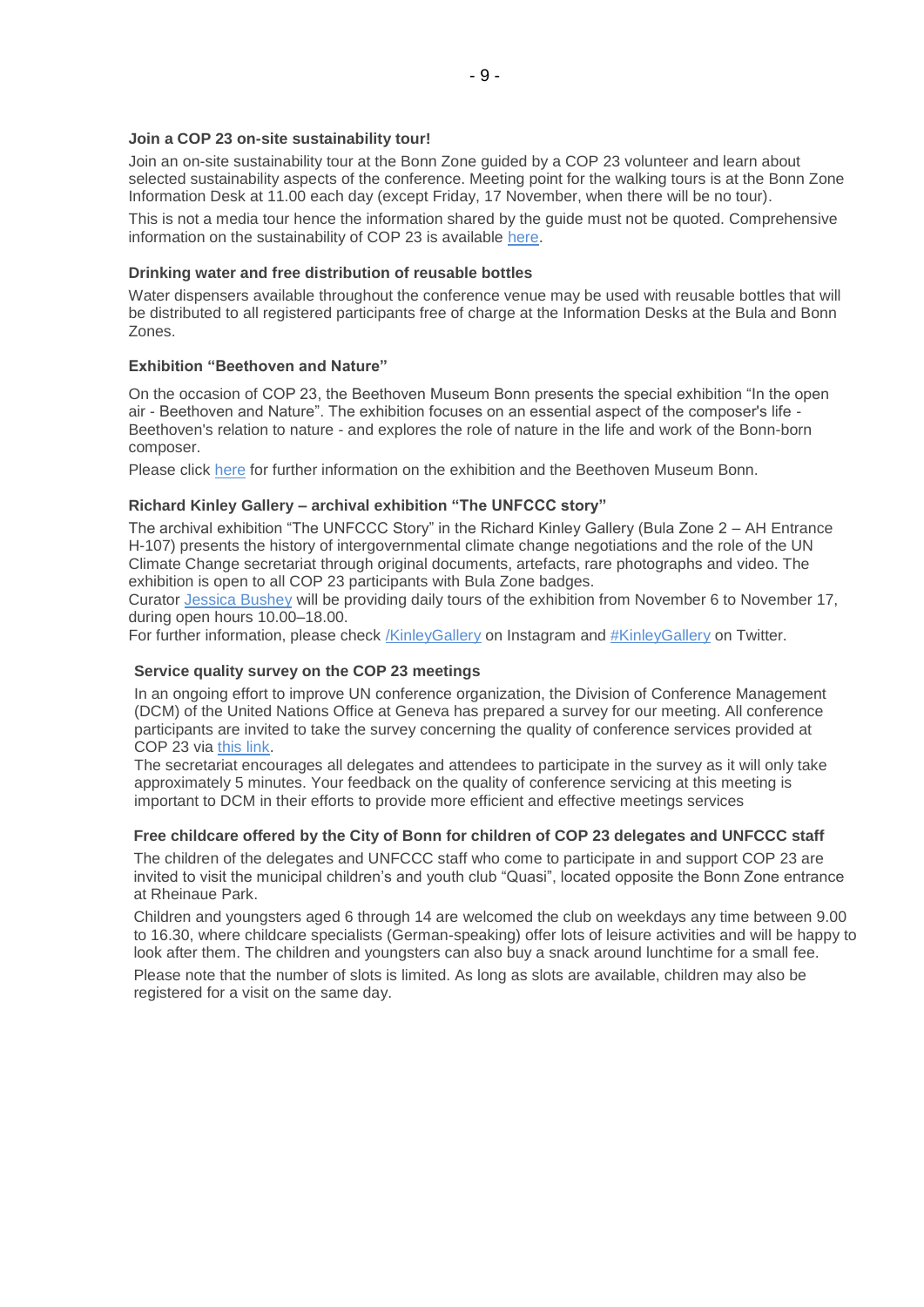# **USEFUL INFORMATION**

### **Election of officers of bodies under the Convention, the Kyoto Protocol and the Paris Agreement**

Please consult the [UNFCCC elections website](http://unfccc.int/6558.php) for the latest information on the elections to be held during the 2017 Bonn Climate Change Conference.

### **Centralized conference calendar**

The UNFCCC secretariat hosts a centralized conference calendar that provides a real-time overview of all meetings and events in both conference zones as well as of all outside events held in/around Bonn and the Bonn-Cologne region. Click [here](https://cop23.unfccc.int/calendar) to access the COP 23 calendar.

### **Side events and exhibits**

The [schedule of side events](https://seors.unfccc.int/seors/reports/events_list.html?session_id=COP23) and a [list of the exhibits](https://seors.unfccc.int/seors/reports/exhibits_list.html?session_id=COP23) is available in electronic form only. Please consult the CCTV monitors for changes or updates. Side events and exhibits are both located in the "Bonn Zone".

The side events are organized under the common theme "Accelerating implementation of the Paris Agreement" and are clustered in three categories: Enhancing ambition, Promoting implementation, and Providing support to developing countries.

The side events are broadcast live on [YouTube](https://www.youtube.com/channel/UCSbUPgmmKUTzRmspKM9DpuQ?view_as=subscriber) through Google Hangouts On Air. Online audiences can listen in, watch the presentations and pose questions to the panel.

### **Other events and activities**

Information on today's other events (*non-official side events inside (i.e, national pavilions) and outside the conference premises)* and publicity activities/media actions during the day are available [here.](https://seors.unfccc.int/seors/reports/events_list.html?session_id=CEvents)

### **Climate Change Resources Corner (CCRC)**

Parties and admitted observer organizations without an exhibit are welcome to display their visual electronic materials (videos, slideshows, etc.) on the CCRC screens, located in the side events and exhibits hall. To make use of this option, please send a request to [<see@unfccc.int>](mailto:see@unfccc.int).

### **Press briefings**

The live daily schedule of press briefings is available [here.](https://grandreserva.unfccc.int/grandreserva/public/schedule?time=2017%2F11%2F15&conference_id=70&meeting_type=145&body=&webcast=0) Please consult the CCTV monitors for changes or updates.

### **Web coverage and daily reports of the conference**

The following organizations kindly provide daily web coverage, daily reports and a summary and analysis of the COP 23/CMP 13 meetings on their webpages:

[TWN](https://twnetwork.org/meeting/bonn-climate-change-conference-nov-2017) (by TWN) [ECO](http://www.climatenetwork.org/event/cop-23) (by CAN) [ENB](http://enb.iisd.org/climate/cop23/) (by IISD)

 **Print** 

### **Document Services**

Participants will be able to access and read documents prepared for and during the session in the following ways:

### **Electronically**

• via the [UNFCCC](http://unfccc.int/meetings/bonn_nov_2017/meeting/10084/php/view/documents.php#c) website

- by requesting printed copies at the Documents **Counter**
- via the "Negotiator App", available in the [Google](https://play.google.com/store/apps/details?id=unfccc.negotiator) and [iTunes](https://itunes.apple.com/app/negotiator/id568085923?ls=1&mt=8) stores

### **Logistical information**

Logistical information can be found on the [COP 23 Information Hub](http://newsroom.unfccc.int/cop23bonninformationhub/) and on the [information for](https://cop23.unfccc.int/info-a-z)  [participants web](https://cop23.unfccc.int/info-a-z) page, including on the following: venue maps, transportation, availability of meeting rooms, media centre and press facilities, facilities for observer organizations, prayer rooms, distributing publications, lost and found, etc.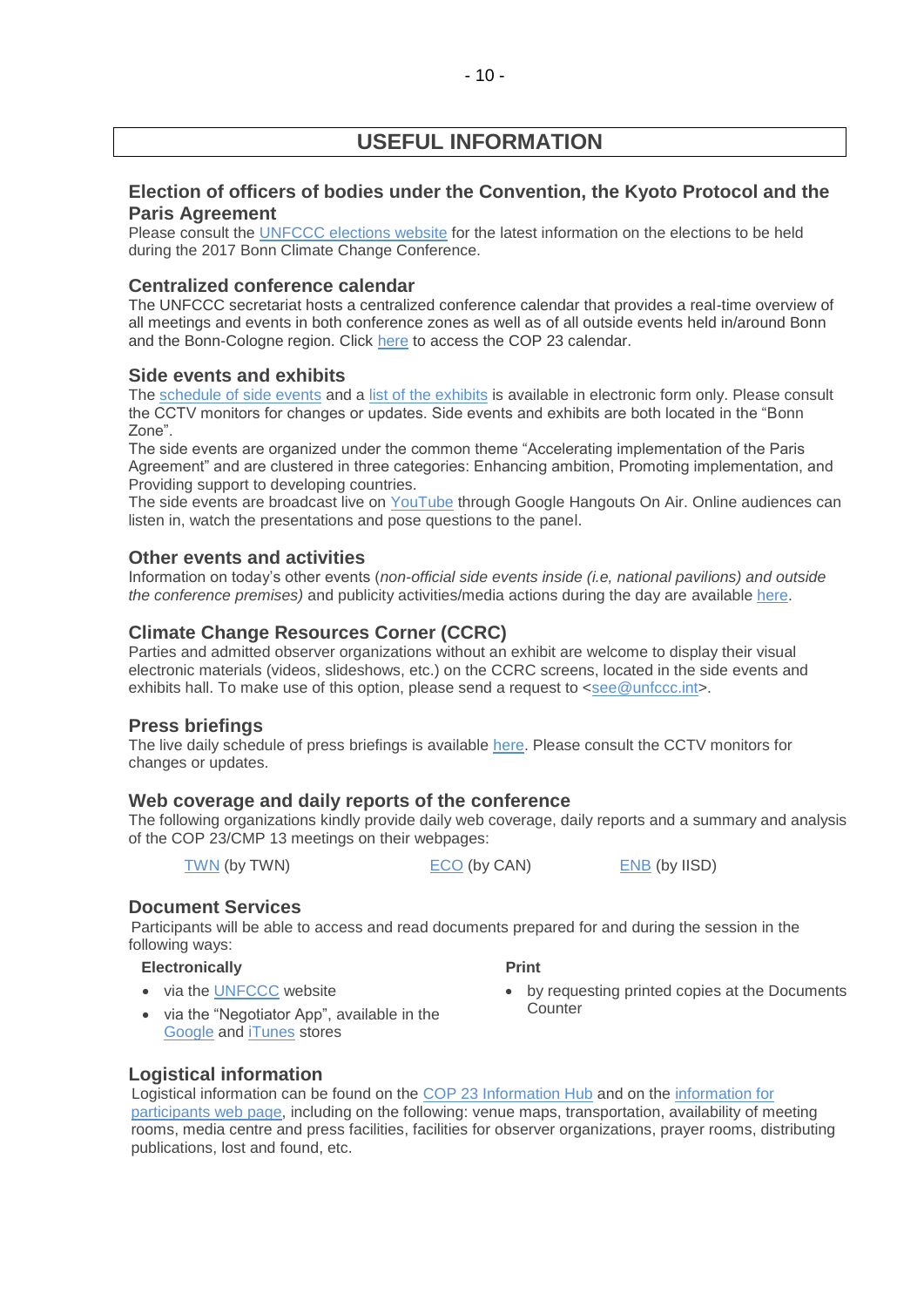### **Transportation**

The Bonn region is well connected through public transportation, with trains, metros/ trams and buses running at short intervals. By courtesy of the State of North-Rhine Westphalia and the German Federal Government, transportation by bus, tram, metro and regional trains (RB, RE) will be free of charge in Bonn, Cologne and in-between, including the Ahr valley ("expanded VRS area"), for all registered participants in the two-week sessional period.

Detailed information on public transportation to and the shuttle service on the conference site can be found [here.](https://cop23.unfccc.int/cop23/accommodation-and-transport)

### **Information about the Bonn Zone**

#### **Access to Bonn Zone**

The quickest and most convenient option for transportation between Bula Zone and Bonn Zone are the various shuttle services. We kindly recommend using these options.

When approaching the Bonn Zone by car, please bear in mind that accessing Rheinaue park by vehicle is absolutely prohibited. Participants travelling by private vehicles need to disembark their vehicles at the main entrance of the Park and walk to the main entrance of the Bonn Zone. The Government of Germany will provide special transport service to the Heads of State and Government only from the entrance of the Park to the main entrance of the Bonn Zone.

### **Parking around Bonn Zone**

While there is a drop-off point at the main entrance on Herbert-Wehner-Platz, please do note that parking there is prohibited. In the case that a Minister would like to be dropped off here, we kindly request that the vehicle is parked along Heinemannstrasse, in walking distance from the drop-off point. On both sides of Heinemannstrasse there are a limited number of parking lots, which are exclusively foreseen for Ministers at COP23 (the lots are labeled with a COP23 logo sign).

To ensure the quick and reliable identification of a Minister's car, we recommend placing a printed copy of their Bonn Zone vehicle decal visibly inside the car, e.g. behind the windshield. We also kindly ask you to add the name of your delegation to the decal in case of security-relevant situations.

Participants are recommended to check the latest updates about [logistics around Bonn Zone](https://cop23.unfccc.int/info-a-z) or contact the Federal Ministry of Environment of Germany at [<liaison-COP23@bmub.bund.de>](mailto:liaison-COP23@bmub.bund.de) for more information.

### **Medical and security emergencies**

For medical emergencies, please contact the Medical Centre, located in the emergency room in the corridor opposite to the restaurant area of Bula Zone 3.

**On-site first aid:** +49 228 9267 - 3997 / 3998 / 3999

For other emergencies, please contact United Nations security staff (wearing either a United Nations uniform or an armband), the information desk on the ground floor of the main building, or call:

**On-site Security Duty Officer:** +49 228 9267 - 3997 / 3998 / 3999

Outside the premises of the World Conference Center Bonn, call the following numbers for assistance

**Police: 110 Emergency doctor / ambulance: 112 Fire brigade: 112**

### **Zero tolerance towards harassment**

The UNFCCC secretariat and COP 23 organizers have a zero tolerance for any form of harassment, including sexual harassment, and will deal with such complaints promptly. We encourage reporting of any incident either directly to any badged UN Department of Safety and Security (UNDSS) officer or by calling UNDSS at +49 228 926 73999 at any time. For incidents in the Bonn Zone, participants may also call +49 172 2027040.

### **List of participants**

The provisional list of registered participants (COP23.PLOP) is available [here](http://unfccc.int/resource/docs/2017/cop23/eng/PLOP.pdf). Amendments should be given to Ms. Eva Kulage at the registration counter or, preferably, sent by email to [<ekulage@unfccc.int>](mailto:ekulage@unfccc.int) by noon, at the latest, on Wednesday, 15 November 2017.